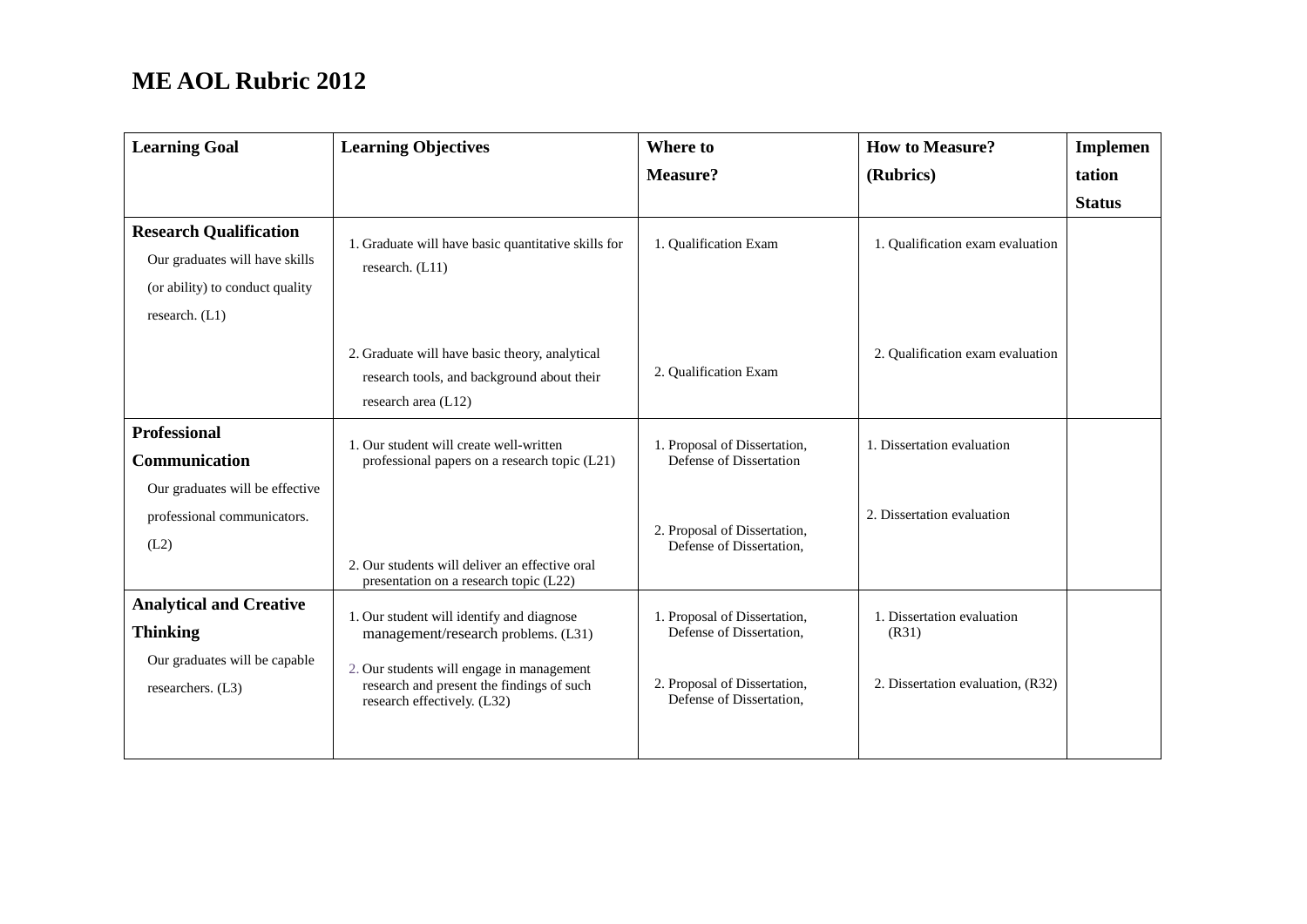| <b>Academic Teamwork</b>    | . Our students will know how to build a | Course-embedded project | 1. Course-embedded survey |  |
|-----------------------------|-----------------------------------------|-------------------------|---------------------------|--|
| Our graduates will use team | academic team successfully(L41)         |                         | (R41)                     |  |
| building successfully.(L4)  |                                         |                         |                           |  |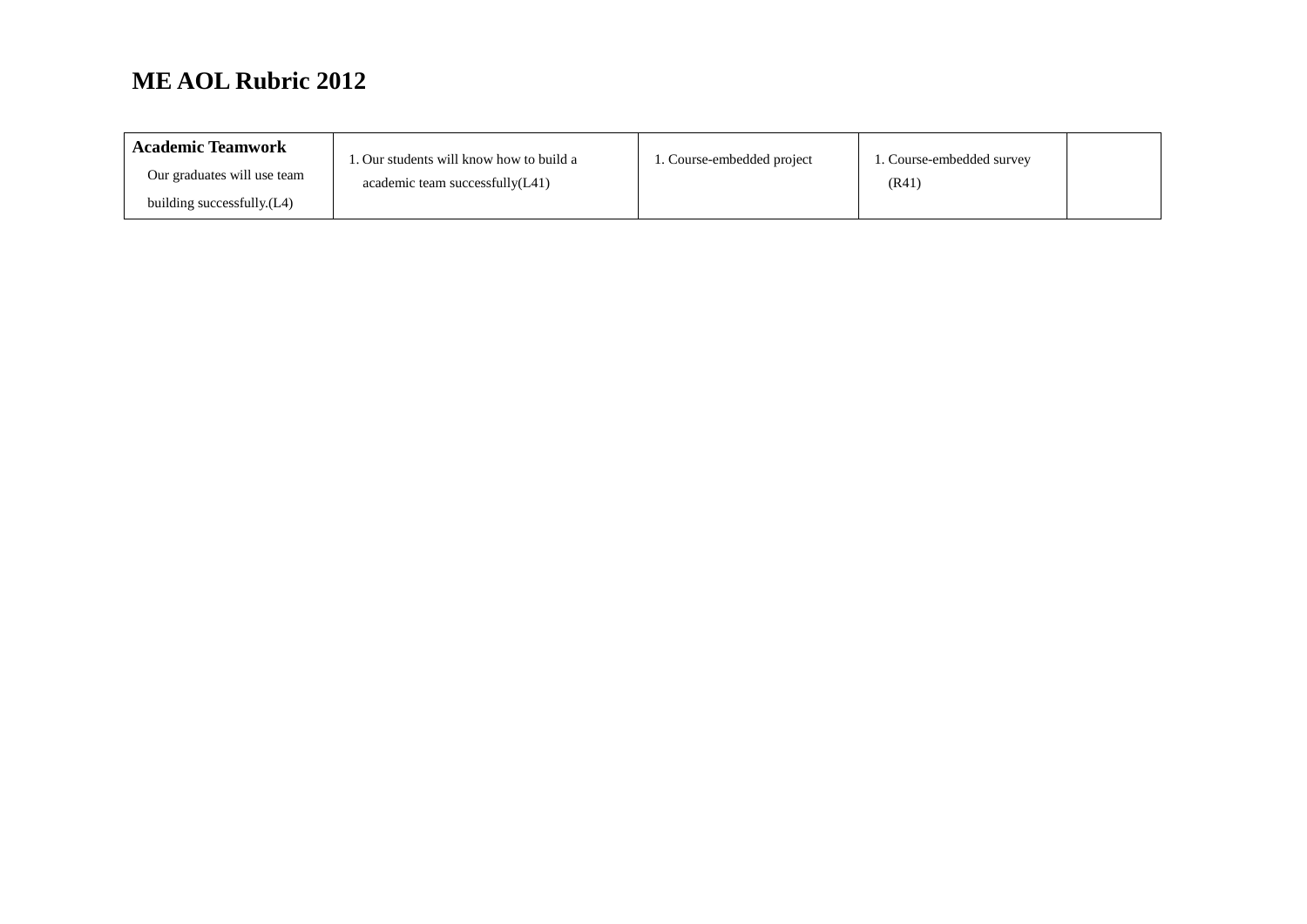Rubrics to assess achievements of learning objectives

**L1. Research Qualification:** Our graduates will have skills (or ability) to conduct quality research.

|                   | Performance Levels                               |                                                |                                                |  |
|-------------------|--------------------------------------------------|------------------------------------------------|------------------------------------------------|--|
| Traits            | 1 (Fails to Meet Expectations)                   | 2 (Meets Expectations)                         | 3 (Exceeds Expectations)                       |  |
| Logic and         | Arguments are poorly organized, do not flow      | Most but not all of the arguments are well     | All arguments are well organized, flow         |  |
| organization      | well, and are hard to follow.                    | organized, flow logically, and are easy to     | logically, and are easy to follow.             |  |
|                   |                                                  | follow.                                        |                                                |  |
| 2. Identification | Neglects to identify case issues; recounts facts | Clearly identifies the key issues in the case  | Develops a well-integrated statement of the    |  |
| of research       | of case with little analysis                     | and demonstrates understanding of the          | complex research issues                        |  |
| problems          |                                                  | research issues                                |                                                |  |
|                   | No literature or used of inappropriate web-      | Uses more than one research source but         | Uses multiple research sources and makes       |  |
| 3. Effective      | based sources; sources are not come from         | demonstrates no attempt to incorporate current | effective use of current and reliable          |  |
| literature        | professional literature; sources are not current | information; most sources are authoritative or | information; sources are authoritative or come |  |
| search skills     | and/or relevant.                                 | come from professional literature; sources are | from the professional literature; includes     |  |
|                   |                                                  | generally current and relevant.                | current relevant sources.                      |  |
| 4. Application    | Misuses quantitative analysis tools, concepts,   | Appropriately quantitative analysis tools,     | Shows strong understanding and application     |  |
| of                | and techniques                                   | concepts, and techniques                       | of quantitative analysis tools, concepts, and  |  |
| quantitative      |                                                  |                                                | techniques                                     |  |
| tools             |                                                  |                                                |                                                |  |

### **L11. Graduate will have basic quantitative skills for research**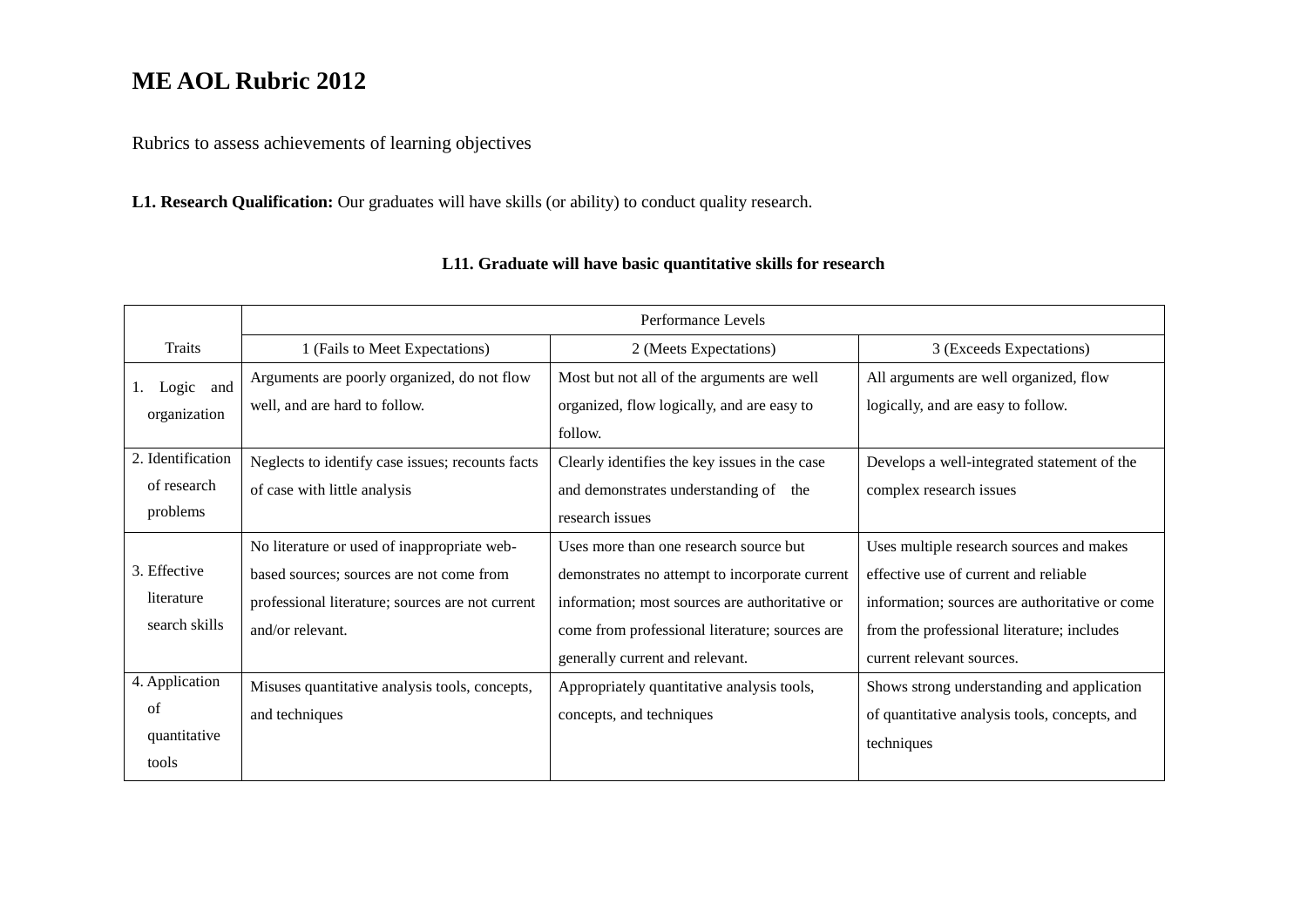| Consistent  | No or very weak connection between analysis | Reasonable connection between analysis and | Very strong connection between analysis and |
|-------------|---------------------------------------------|--------------------------------------------|---------------------------------------------|
| conclusions | and conclusions                             | conclusions; there may be minor            | conclusions; there are no inconsistencies.  |
|             |                                             | inconsistencies                            |                                             |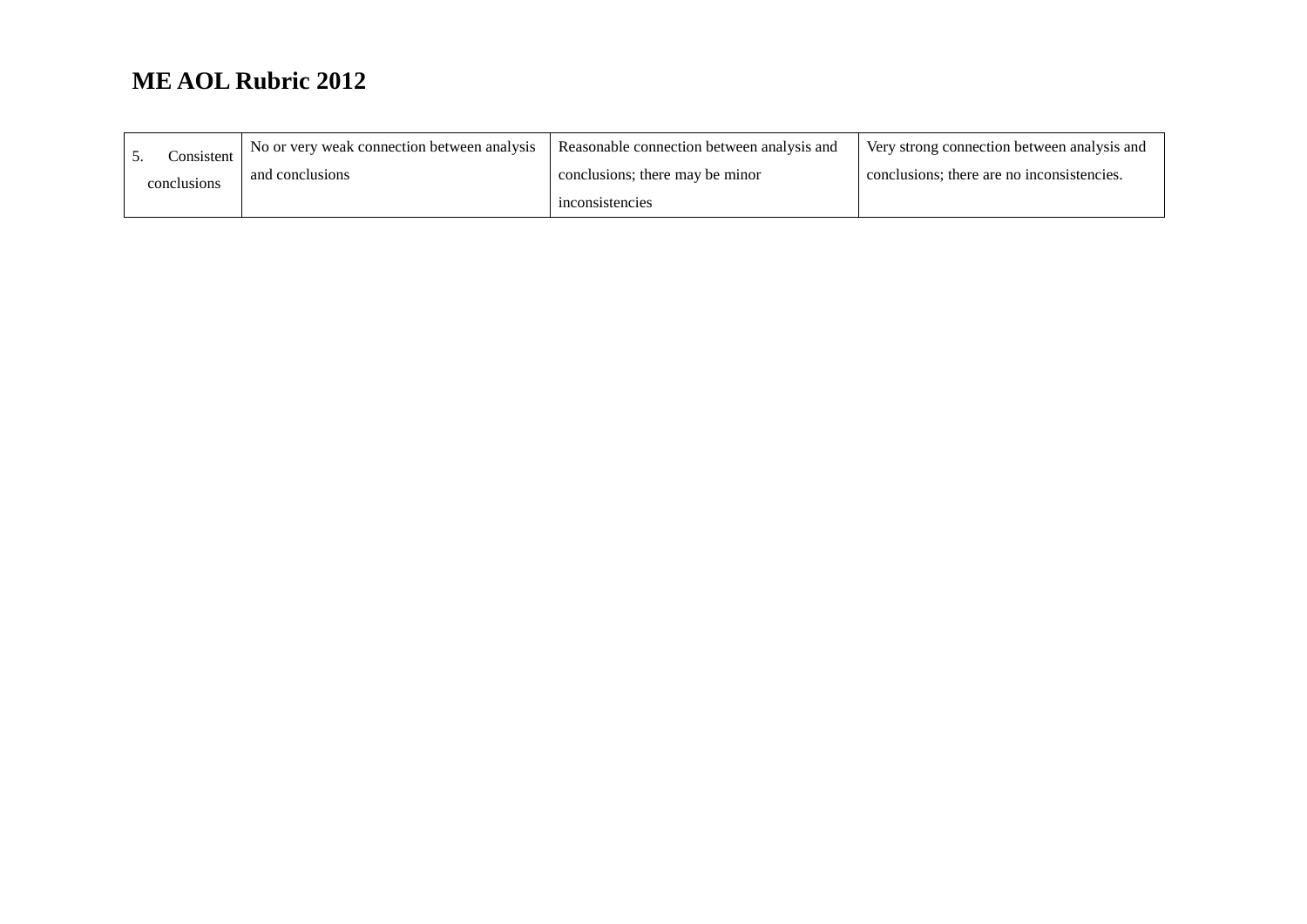### **L12. Graduate will have basic theory, analytical research tools, and background about their research area.**

|                         | Performance Levels                            |                                                |                                              |  |
|-------------------------|-----------------------------------------------|------------------------------------------------|----------------------------------------------|--|
| Traits                  | 1 (Fail to expectations)                      | 2 (Meets Expectations)                         | 3 (Exceed Expectations)                      |  |
| 1.                      | · Misunderstands or superficially understands | Understands most but not all aspects of        | Correctly understands all aspects of basic   |  |
| Understanding           | assumptions, motivations, justifications and  | basic theory.                                  | theory.                                      |  |
| Theory.                 | implications of basic theory.                 |                                                |                                              |  |
| 2. Application          | · Derivation or application of theory is not  | Derivation or application of theory supports   | Derivation or application of theory strongly |  |
| of Theory               | enough<br>research<br>to<br>support<br>strong | research arguments, but with some logical      | supports research arguments.                 |  |
|                         | arguments.                                    | gap or unnatural assumptions.                  |                                              |  |
| 3. Proper use           | · Methods and tools used for research is      | Methods and tools used for research is         | Methods and tools used for research is       |  |
| effective<br>of         | irrelevant with research arguments.           | relevant with research arguments. But there    | perfectly adequate to address a research     |  |
| research tools.         |                                               | is a room for improvement.                     | arguments.                                   |  |
| 4.                      | Has no knowledge of currently important or    | Has some knowledge of currently important      | Fully aware of currently important or        |  |
| Understanding           | actively discussed topics in their research   | or actively discussed topics in their research | actively discussed topics in their research  |  |
| currently               | area.                                         | area.                                          | area.                                        |  |
| important               |                                               |                                                |                                              |  |
| issues<br><sub>on</sub> |                                               |                                                |                                              |  |
| research area.          |                                               |                                                |                                              |  |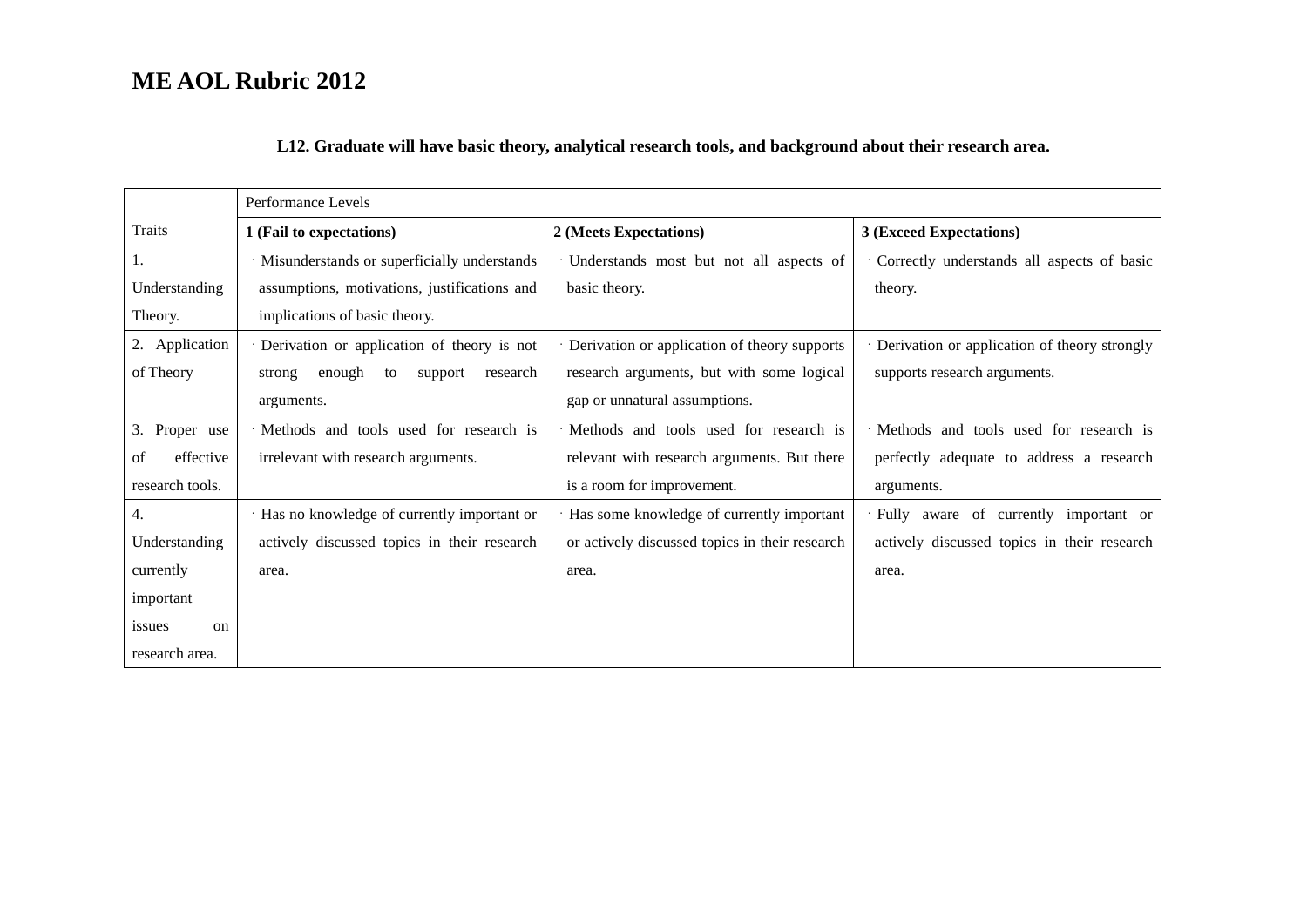**L2. Professional Communication:** Our graduates will be effective professional communicators.

|                  | Performance Levels                                             |                                               |                                                |  |
|------------------|----------------------------------------------------------------|-----------------------------------------------|------------------------------------------------|--|
| Traits           | 1 (Fail to expectations)                                       | 2 (Meets Expectations)                        | 3 (Exceed Expectations)                        |  |
| &<br>Logic<br>1. | · Does not develop ideas cogently                              | Develops unified and coherent ideas within    | Develops ideas cogently, organizes them        |  |
| Organization     | · Uneven and ineffective overall organization                  | with<br>generally<br>adequate<br>paragraphs   | logically with paragraphs and connects them    |  |
|                  | · Weak logical flow                                            | transitions                                   | with effective transitions                     |  |
|                  | $\cdot$ Unclear or<br>missing<br>introduction<br><sub>or</sub> | Clear overall organization relating most      | effective<br>Clear,<br>introduction<br>and     |  |
|                  | conclusion.                                                    | ideas together, but some ideas seem illogical | conclusion.                                    |  |
|                  | · Few headings or paragraph breaks                             | and/or unrelated                              | Provides clear organization scheme to guide    |  |
|                  | Weak or unfocused thesis statement                             | Adequate introduction and conclusion          | reader through logic of analysis               |  |
|                  |                                                                | · Provides organized analysis that generally  | Hooks reader with clever/insightful opener     |  |
|                  |                                                                | maintains focus                               | to clearly identify research issues            |  |
|                  |                                                                | Opens with clear statement of research        |                                                |  |
|                  |                                                                | problems/issues                               |                                                |  |
| 2. Language      | · Employs words<br>that<br>unclear<br>are<br><sub>or</sub>     | Word forms are correct                        | Employs words with fluency                     |  |
|                  | inappropriate                                                  | · Uses some academic terms                    | · Develops<br>concise<br>standard              |  |
|                  | Sentence and structures problems.                              | Sentence structure is quite effective         | □□ English/Korean sentences                    |  |
|                  | · Errors are seriously distracting                             | Presence of a few errors is not distracting.  | Uses many academic terms appropriately         |  |
| 3. Spelling and  | Writing contains numerous<br>in<br>errors                      | While there may be minor errors, the          | The writing is essentially error-free in terms |  |
| Grammar          | spelling and grammar which interfere with                      | writing follows normal conventions of         | of spelling and grammar                        |  |

### **L21.Our student will create well-written professional papers on a research topic**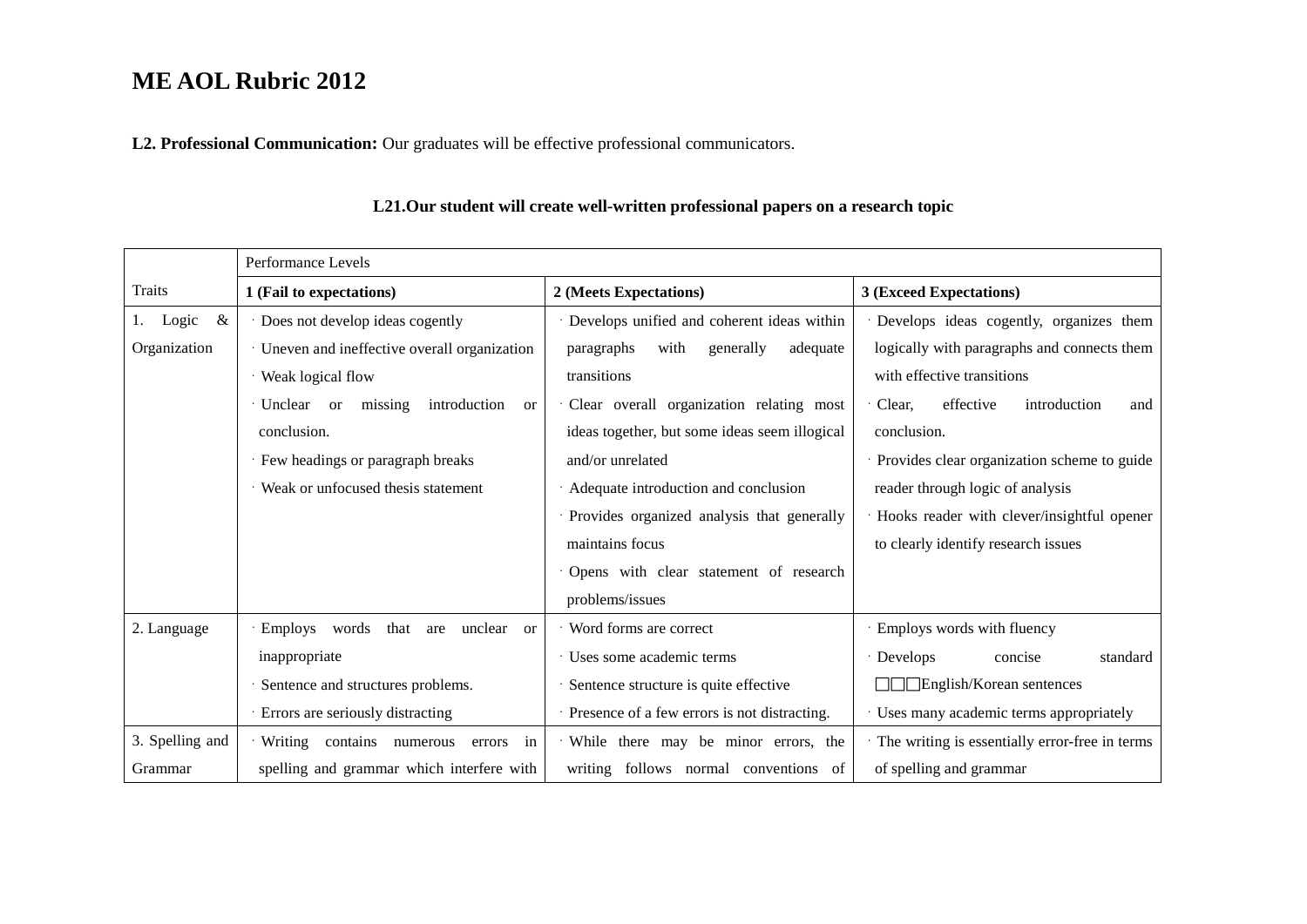|                | comprehension.                              | spelling and grammar throughout, and has      | The writing is carefully proofread            |
|----------------|---------------------------------------------|-----------------------------------------------|-----------------------------------------------|
|                | · Was not even briefly edited               | been proofread                                | · Uses correct spelling throughout and        |
|                | · Uses many misspelled words and shows      | Has spell-checked, but may miss a typo of     | demonstrates strong vocabulary skills         |
|                | only elementary vocabulary feel             | use an inappropriate word/term                |                                               |
| 4.             | · Most ideas unsupported, confusion between | Supports most ideas<br>effective<br>with      | Explores ideas thoroughly supports points     |
| Development    | personal opinion and evidence               | examples references, and details              | fully using a balance of subjective and       |
| of Ideas       | · Includes much information that is not     | Minor support for ideas is inconsistent,      | objective evidence, reasons effectively       |
|                | relevant.                                   | reasoning unclear.                            | making useful distinctions                    |
| 5. Purpose and | The purpose and focus of the writing are    | The writer has made adequate decisions        | writer's decision<br>· The<br>about<br>focus. |
| Audience       | not clear to the reader                     | about focus, organization, style, and content | organization, style<br>and content fully      |
|                | · Never addresses the right audience.       | so as to achieve the purpose of the writing   | elucidate the purpose and keep the purpose    |
|                |                                             | Address the right audience more than once     | at the center of the piece                    |
|                |                                             |                                               | Always addresses the right audience.          |
| 6. Format      | · Not in memo format                        | · Uses correct format with minor error        | Correct format.                               |
|                | $\cdot$ No or sloppy exhibits.              | Appropriate, titled exhibits                  | Seamless references.                          |
|                | Does not refer to exhibits                  | · Refers to exhibits in body of paper         | Uses bullets where appropriate to make        |
|                |                                             | · Looks professional (fonts, etc.).           | good $\Box \Box$ use of space                 |
|                |                                             |                                               | Attractive exhibits.                          |
|                |                                             |                                               | · Attractive, professional looking memo       |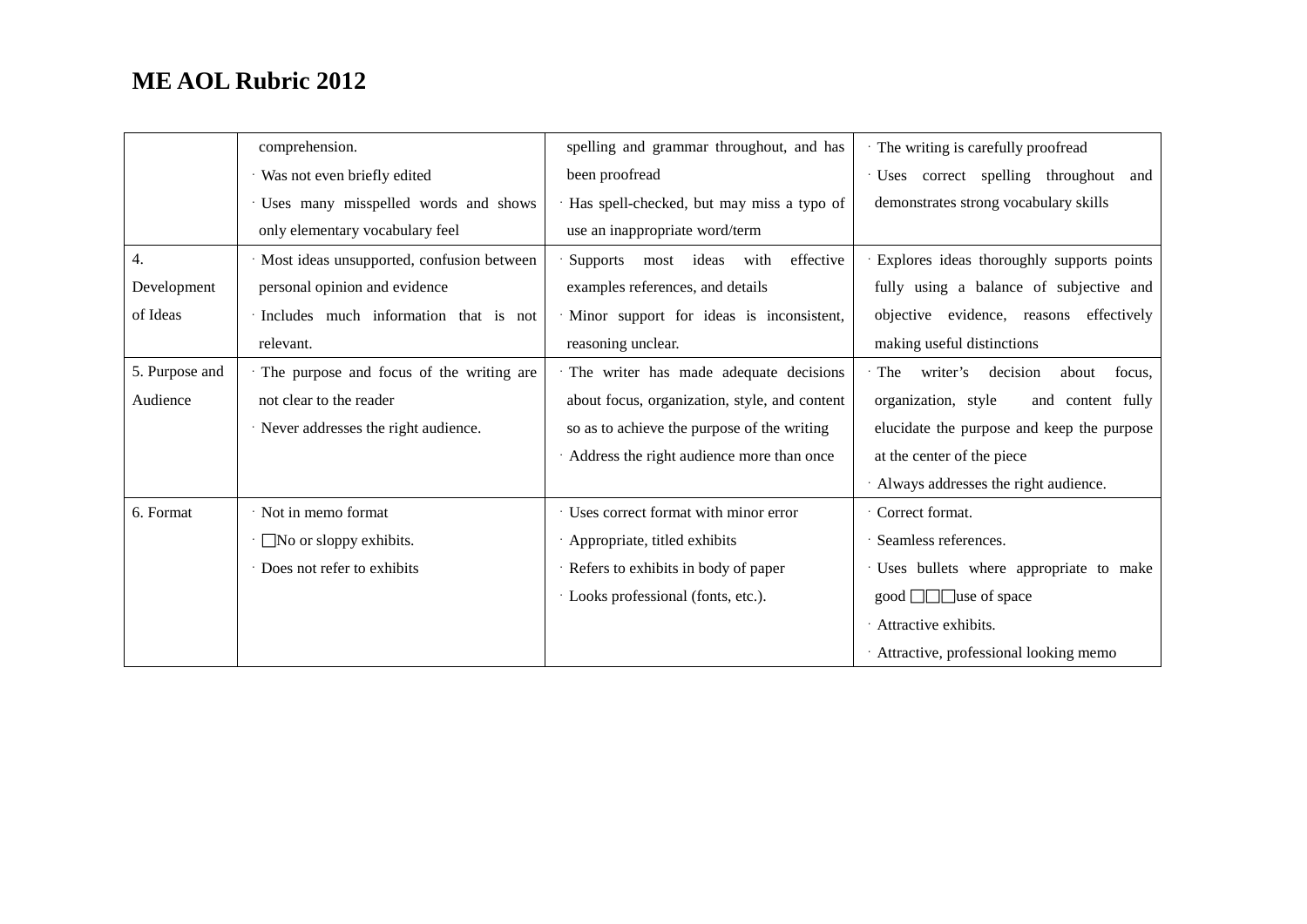|                     | Performance Levels                                |                                            |                                                       |
|---------------------|---------------------------------------------------|--------------------------------------------|-------------------------------------------------------|
| Traits              | 1 (Fail to expectations)                          | 2 (Meets Expectations)                     | 3 (Exceed Expectations)                               |
| 1. Organization     | $\cdot$ No opening<br>or irrelevant<br>statement, | Has opening statement relevant to topic,   | Has a clear opening statement that catches            |
|                     | statement                                         | and gives outline of speech.               | audience's interest and gives overview.               |
|                     | Loses focus more than once.                       | Mostly organized with some transitions.    | Stays focused throughout.                             |
|                     | · Does not manage time effectively.               | Allows enough time to deliver speech,      | Has transition statement, ties sections               |
|                     |                                                   | although it could have been better edited  | together.                                             |
|                     |                                                   |                                            | Effective time management.                            |
| 2.<br>of<br>Quality | Sloppy and/or unprofessional.                     | Readable,<br>professional,<br>appropriate  | Readable, professional, imaginative and/or            |
| slides              | · May be difficult to read.                       | number                                     | high quality (without being a distraction).           |
|                     | · Many slides are superfluous.                    |                                            |                                                       |
| Voice quality<br>3. | · Demonstrates one or more<br>of the              | Can easily understand -- appropriate pace  | Excellent delivery.                                   |
| and pace            | following: mumbling, hard to understand           | and volume.                                | Conversational attitude, modulating voice,            |
|                     | English, too soft, too loud, too fast, too        | Delivery is mostly clear and natural       | Projects enthusiasm, interest, confidence.            |
|                     | slow, "umms."                                     |                                            |                                                       |
| 4. Mannerisms       | Demonstrates one or more distracting              | No distracting mannerisms.                 | · Uses body language effectively (and                 |
|                     | mannerisms, which may include bad                 | Decent posture.                            | naturally) to maintain audience's interest            |
|                     | posture, shifting feet, etc.                      |                                            |                                                       |
| 5. Professionalism  | Does not meet minimum requirements for            | minimum standards for recent-<br>Meets     | <b>Dresses</b><br>if<br>already<br>working<br>a<br>as |
|                     | formal dress.                                     | graduate formal dress                      | professional (quality, style, color choices)          |
|                     | Makes excuses for the presentation.               | Treats audience<br>professionally,<br>word | Treats audience professionally                        |

### **L22. Our students will deliver an effective oral presentation on a research topic**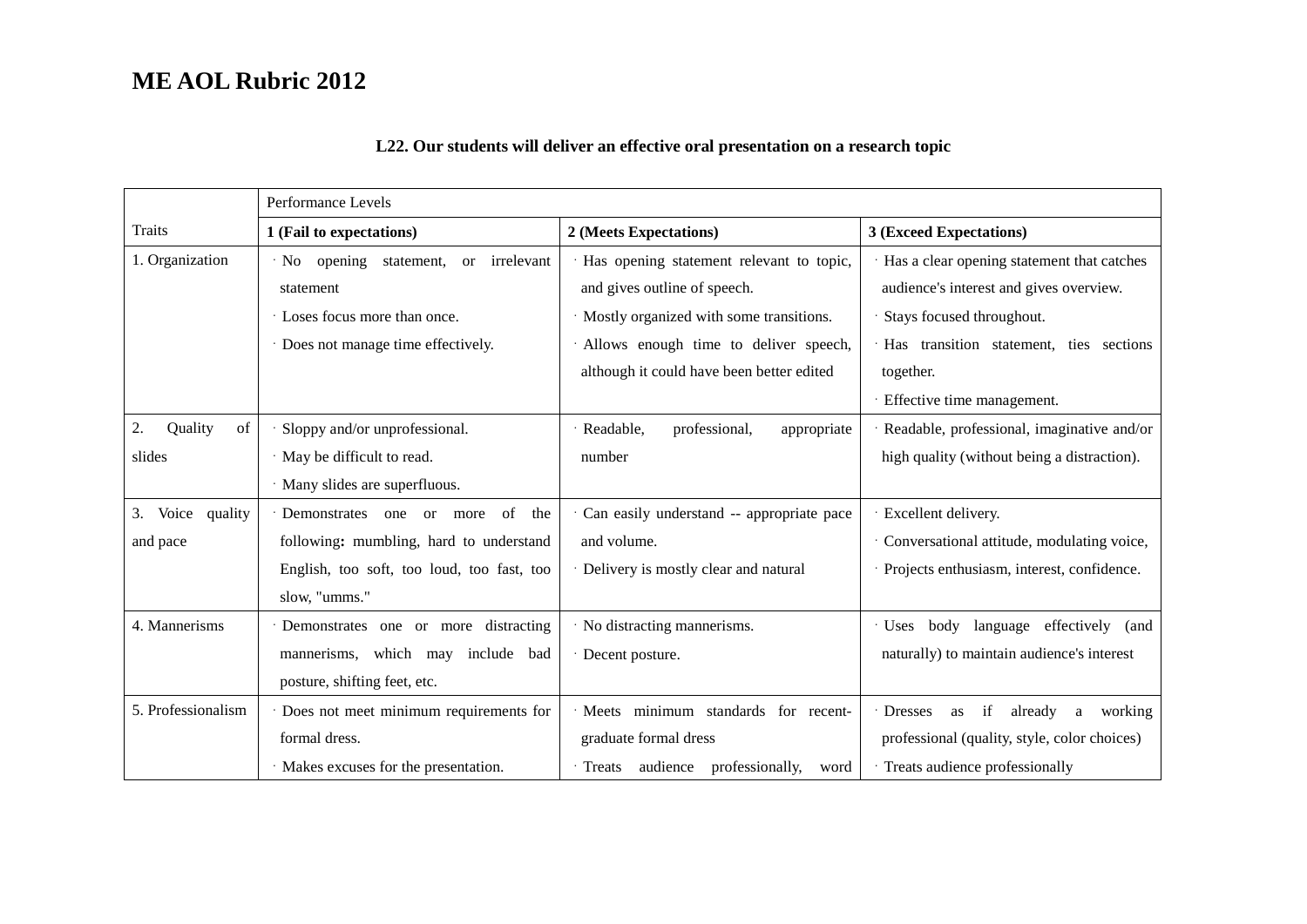|                   | Word choice<br>appropriate<br>for<br><i>is</i><br>not | choice is acceptable (does not use slang) | Confident, shows command of topic             |
|-------------------|-------------------------------------------------------|-------------------------------------------|-----------------------------------------------|
|                   | audience.                                             | Keeps nervousness under control           |                                               |
|                   | Inappropriately informal, does not stay "in           |                                           |                                               |
|                   | role."                                                |                                           |                                               |
| Use<br>of<br>6.   | Relies heavily on slides or notes.                    | Looks at slides to keep on track with     | Slides are use effortlessly to<br>enhance     |
| media/rapport     | · Makes little eye contact. Inappropriate             | presentation.                             | speech.                                       |
| with audience     | number of slides (too many or too few).               | Appropriate number of slides.             | Speech are perfectly supported by slides      |
|                   |                                                       | Maintains eye contact most of the time.   | Perfect eye contact.                          |
| Ability<br>to     | Cannot address basic questions.                       | Can address most questions with correct   | all questions<br>with<br>Answers<br>relevant. |
| answer questions. |                                                       | information                               | correct information.                          |
|                   |                                                       |                                           | Speaks confidently.                           |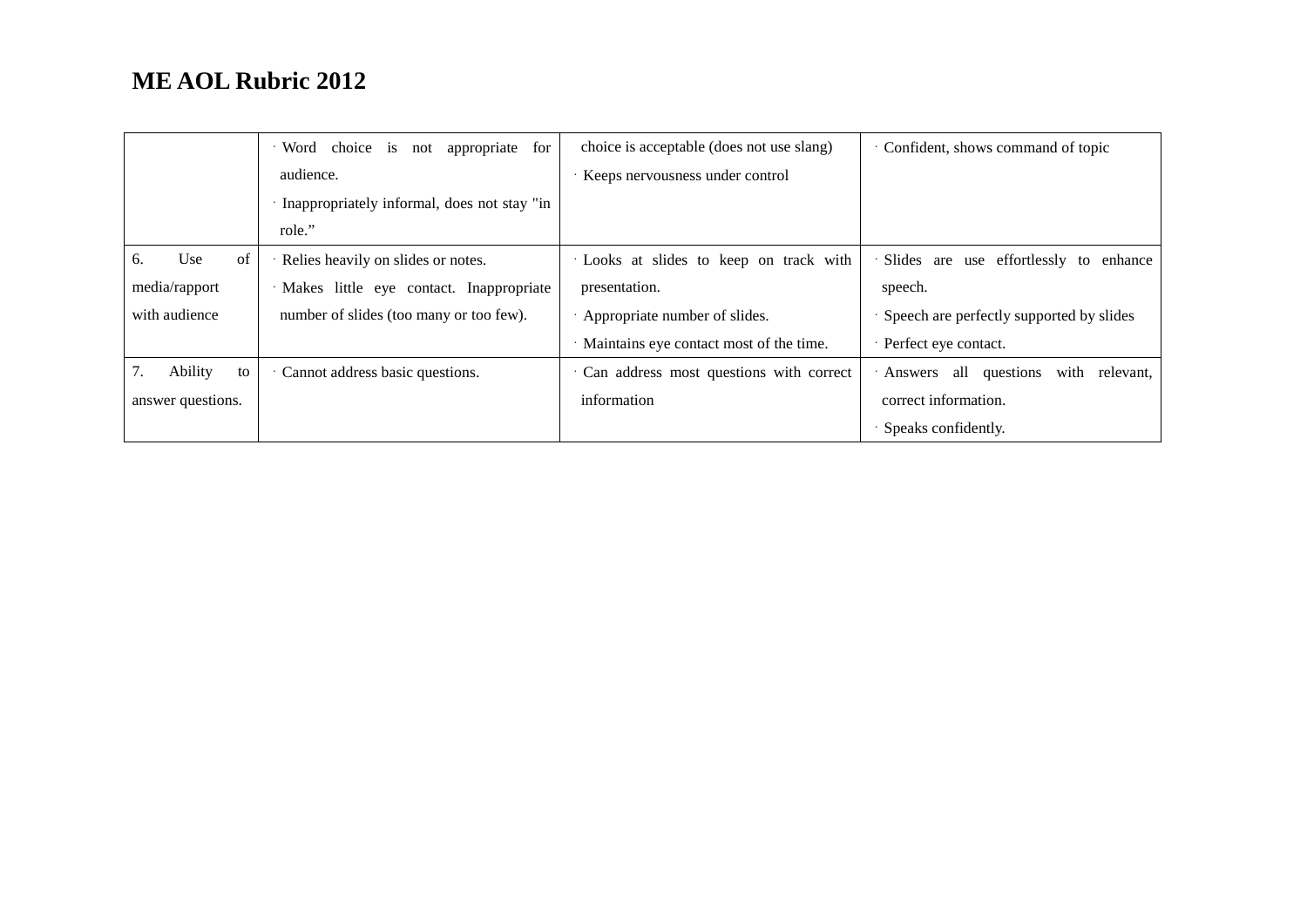### **L3. Analytical and Creative Thinking: Our graduates will be capable researchers.**

| <b>Traits</b>                                                   | <b>Performance Levels</b>                                                                             |                                                                                                                                 |                                                                                                                         |
|-----------------------------------------------------------------|-------------------------------------------------------------------------------------------------------|---------------------------------------------------------------------------------------------------------------------------------|-------------------------------------------------------------------------------------------------------------------------|
|                                                                 | 1 (Fails to Meet Expectations)                                                                        | 2 (Meets Expectations)                                                                                                          | 3 (Exceeds Expectations)                                                                                                |
| Identify<br>1.<br>management/research<br>issues and concepts    | Management/research issues/concepts<br>are not identified or identified<br>inappropriately            | Addresses most of the major management<br>issues/concepts appropriately but omits<br>or inappropriately a few of the minor ones | Addresses all the major management/research<br>issues/concepts and most of the minor ones                               |
| 2. Identify alternative<br>options                              | Does not identify alternatives                                                                        | Identifies and discusses a set of feasible<br>alternatives                                                                      | Identifies a set of feasible options that demonstrates<br>creativity and the ability to integrate knowledge             |
| 3. Quantitative<br>evaluation                                   | Evaluation is poor, not consistent with<br>the criteria or does not use facts<br>correctly            | Evaluation is adequate, relatively<br>consistent with criteria and facts are<br>generally used correctly                        | Evaluation is effective, consistent with criteria and<br>facts are used correctly                                       |
| 4. Qualitative<br>evaluation                                    | Evaluation is poor, not consistent with<br>the criteria incoherent or does not use<br>facts correctly | Evaluation is adequate, coherent,<br>relatively consistent with criteria and<br>facts are generally used correctly              | Evaluation is effective, demonstrates creativity,<br>coherent, consistent with criteria and facts are used<br>correctly |
| 5. Present and<br>organize work in a<br>logical manner          | Analysis is poorly organized and does<br>not flow effectively                                         | Analysis is reasonably well organized and<br>flow is adequate                                                                   | Analysis is very well organized and flow is effective                                                                   |
| 6. Use new ideas and<br>analysis methods not<br>includes in the | Absence of any new ideas and creative<br>analytical methods                                           | Integrates ideas and analytical methods<br>from other sources not directly presented<br>in the case reasonably well             | Effectively integrates ideas and analytical methods<br>from other sources not directly presented in the<br>problem      |

### **L31. Our student will identify and diagnose management/research problems**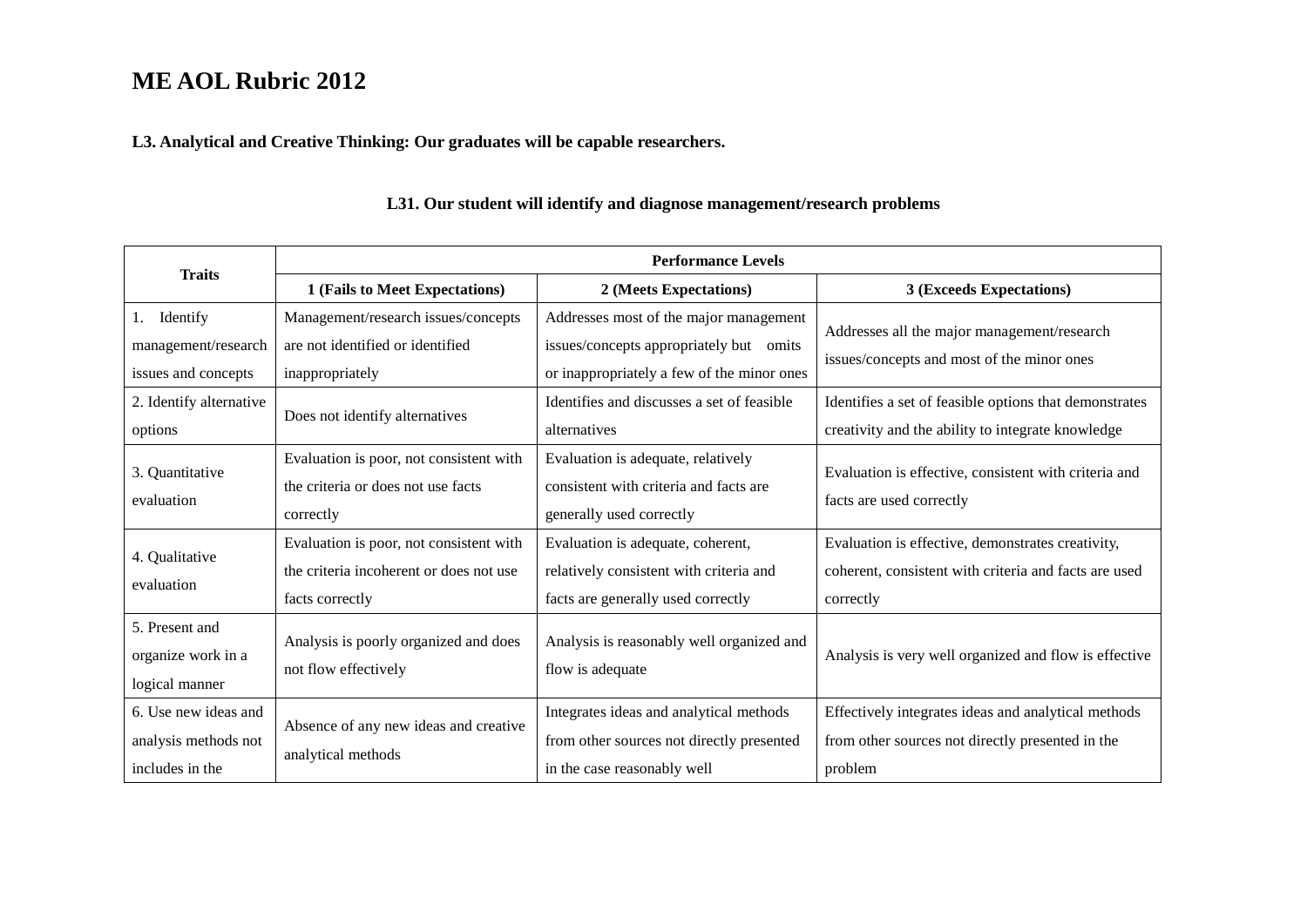| problem                                                                                               |                                                                                                                                         |                                                                                                                                                 |                                                                                                                                                         |
|-------------------------------------------------------------------------------------------------------|-----------------------------------------------------------------------------------------------------------------------------------------|-------------------------------------------------------------------------------------------------------------------------------------------------|---------------------------------------------------------------------------------------------------------------------------------------------------------|
| 7. Use ethical and                                                                                    |                                                                                                                                         |                                                                                                                                                 |                                                                                                                                                         |
| professionally<br>responsible<br>documentation<br>and propose ethical<br>and responsible<br>solutions | Sources are inappropriate, not well<br>documented and poorly cited.<br>Decisions are not ethically sound,<br>credible, or are frivolous | Sources are fair, reasonably well<br>documented and cited. Where appropriate<br>the decision is ethically sound, credible,<br>and not frivolous | Sources are appropriate, well documented and<br>effectively cited.<br>Where appropriate the decision is ethically sound,<br>credible, and not frivolous |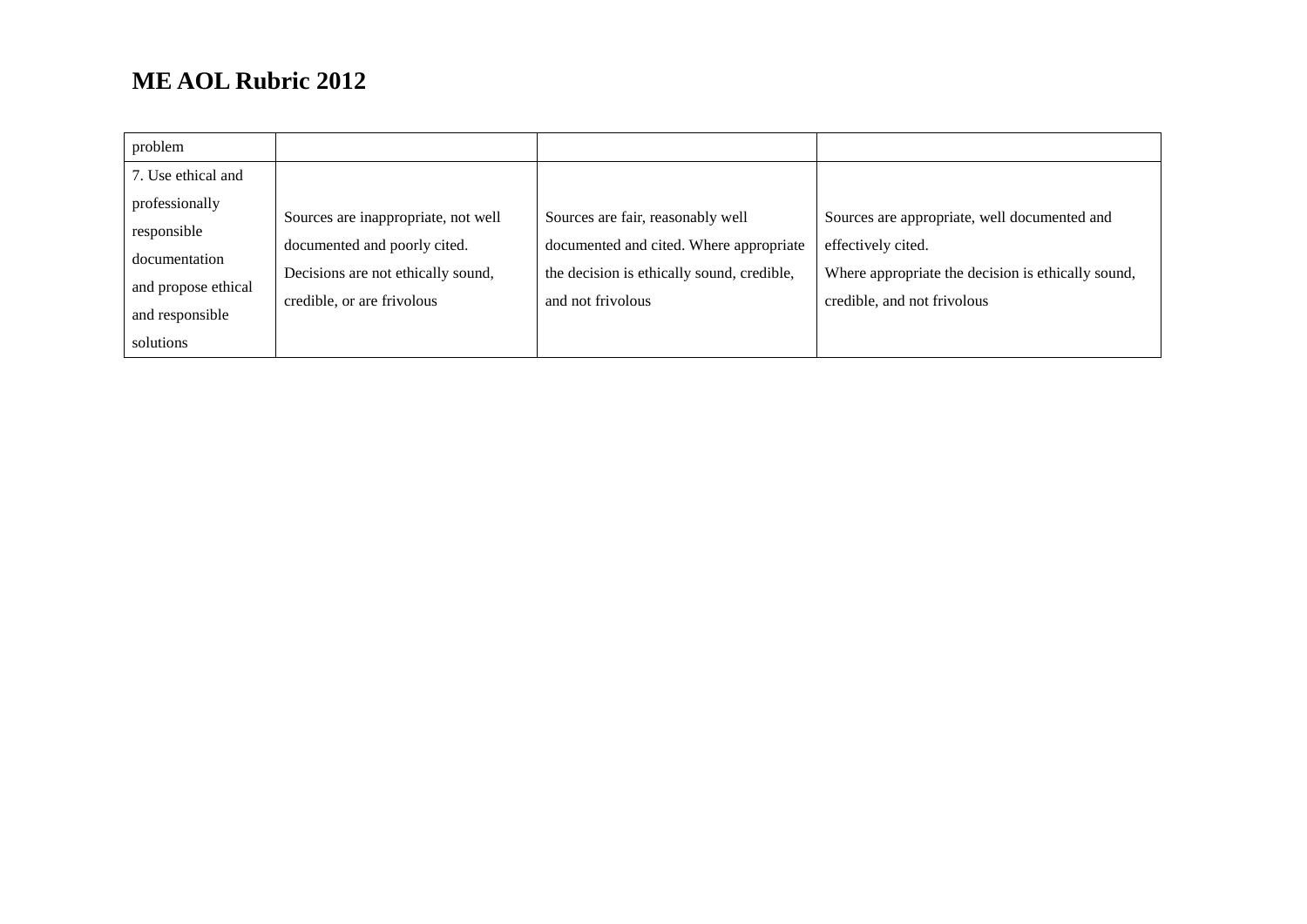### **L32. Our students will engage in management research and present the findings of such research effectively.**

|                    | <b>Performance Levels</b><br><b>Traits</b> |                                         |                                                           |
|--------------------|--------------------------------------------|-----------------------------------------|-----------------------------------------------------------|
|                    | 1 (Fails to Meet Expectations)             | 2 (Meets Expectations)                  | 3 (Exceeds Expectations)                                  |
| 1. Preparation:    | No significant research                    | At least 3 sources of relevant research | Research that goes beyond "literal" categories into       |
| "fact finding"     |                                            |                                         | "lateral" for points of comparison                        |
| 2. Preparation:    | No clear cut problem or objective          | A problem identified but no or only     | All problems clearly stated and multiple objectives       |
| "problem/objective | identified                                 | vague objectives                        | prioritized toward solution opportunities                 |
| finding"           |                                            |                                         |                                                           |
| 3. Incubation:     | Not many ideas generated with little       | Good number of ideas but not overly     | Many ideas of a diverse nature                            |
| "idea finding"     | novelty or diversity                       | novel or diverse                        |                                                           |
| 4. Illumination:   | Selection fails to meet objective(s)       | Selection solves problem stated in main | Selection meets all objectives/maximizes solutions to all |
| "solution finding" |                                            | objective                               | problems                                                  |
| 5. Verification:   |                                            |                                         |                                                           |
| "acceptance"       | Not a successful solution                  | Minimally successful (modification or   |                                                           |
| finding"           |                                            | improvement)                            | Highly successful solution (uniquely creative)            |
| (idea is proven)   |                                            |                                         |                                                           |